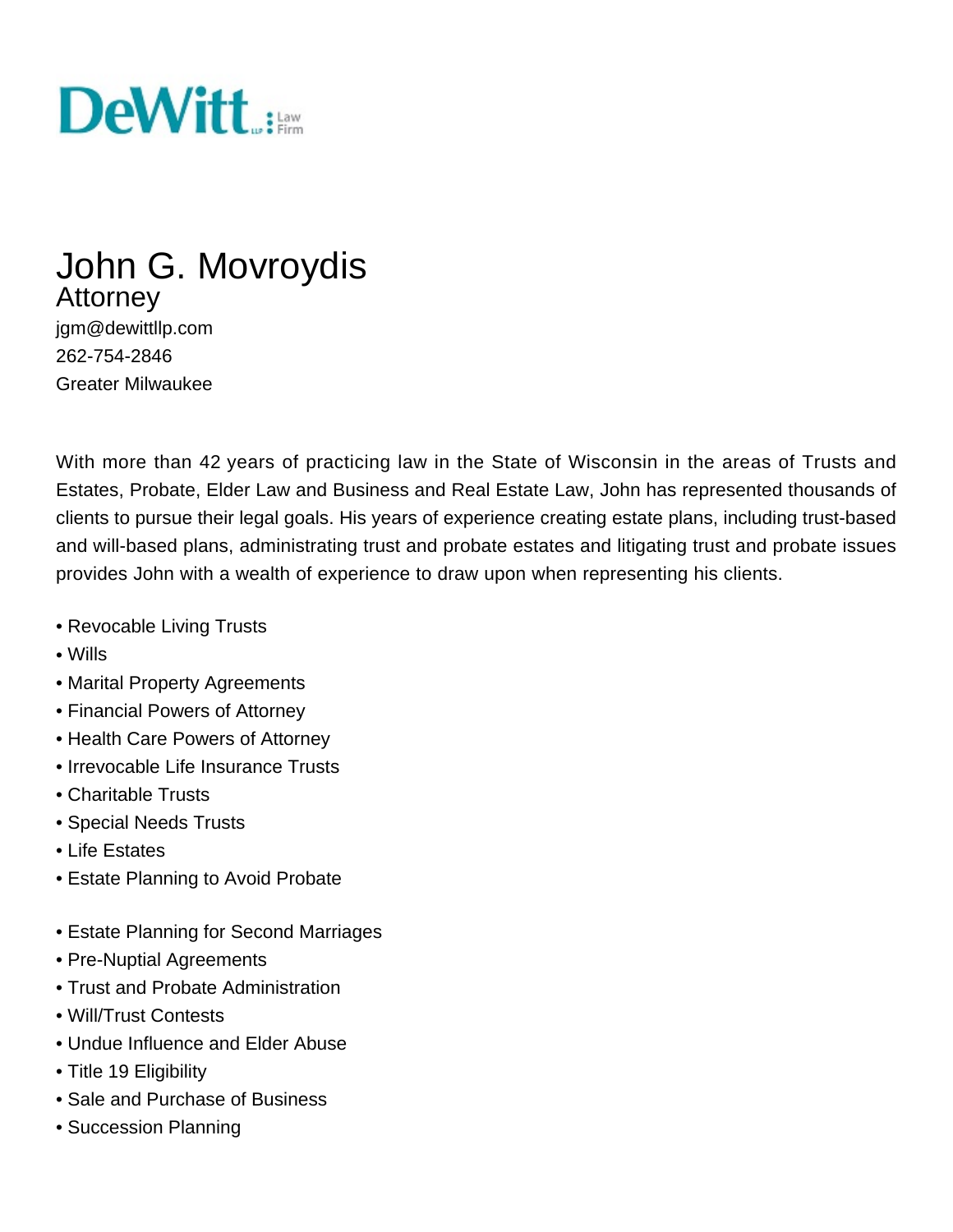• Business Buy/Sell Agreements

### **Clients**

John represents clients from all walks of life, individuals, business owners, families and more.

# Notable Representations

Recently, John litigated an Undue Influence case which resulted in a \$1.85 million settlement and he continues to help clients with trust and estate issues.

#### Articles & Presentations

John has been a speaker for the State Bar of Wisconsin and the Milwaukee Bar Association and numerous local groups and organizations in his areas of expertise.

#### Expertise

- [Trust & Estates](http://www.dewittllp.com/expertise/trusts-and-estates-attorney-services-madison-milwaukee-minneapolis)
- Business
- Real Estate

# **Education**

- J.D., Marquette University Law School
- B.A., University of Wisconsin Madison

#### Admissions

- State Bar of Wisconsin
- U.S. District Courts for the Eastern and Western Districts of Wisconsin

#### **Affiliations**

- Former President Whitnall Park Rotary
- Milwaukee Bar Association
- State Bar of Wisconsin Business Law Elder Law, Litigation, Real Property and Senior Lawyers